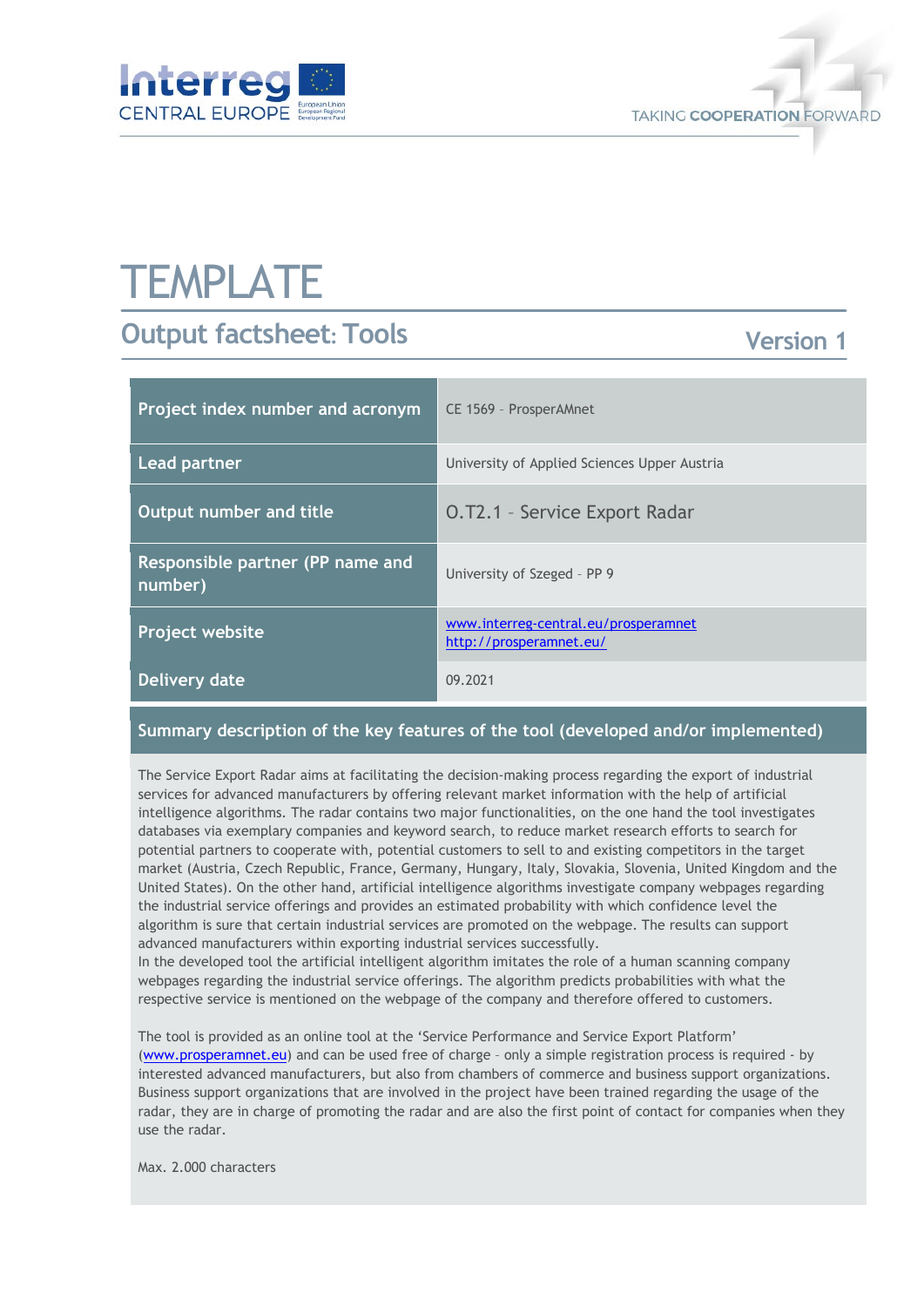



#### **NUTS region(s) where the tool has been developed and/or implemented (relevant NUTS level)**

The tool has been mainly developed in the WP T2 team. The team got together in an online mode (Skype or MS teams) on a weekly/biweekly basis to elaborate the development of the Service Export Radar. The technical programming of the artificial intelligence was done primarily at the University of Szeged (PP 9), whereas the domain knowledge on services was contributed by the FHOÖ (LP) and University of Passau (PP2). The WP T2 team was rounded up by practical knowledge regarding advanced manufacturers of Business Upper Austria (PP 6). The tool is used and has been tested by all PP, therefore each involved CE-country resp. NUTS region was included:

AT314 Steyr-Kirchdorf; AT312 Linz-Wels DE222 Passau, Kreisfreie Stadt; DED2C Bautzen HU211 Fejér; HU333 Csongrád SI021 Osrednjeslovenska CZ031 Jihočeský kraj ITH42 Udine SK010 Bratislavský kraj

Max. 500 characters

#### **Expected impact and benefits of the tool for the concerned territories and target groups**

The Service Export Radar can provide an approximate summary of the service landscape of some geographic regions based on the automated analysis of company websites at scale. This information can help companies in planning their strategies on new target markets to export their services for. Further, it allows policy makers to compare regions and detect opportunities to improve their regulatory to foster service export. Especially SME benefit from the free-of-charge available online tool, as usually their budget is limited in the time and effort consuming process of market research. Business support organizations benefit from this tool, as they support advanced manufacturers in their exporting activities, and BSOs miss tools to get knowledge in the service situation in export markets. Business support organizations support advanced manufacturers and give policy makers in their region advice and recommendations for strategic actions regarding service export and artificial intelligence.

Max. 1.000 characters

#### **Sustainability of the tool and its transferability to other territories and stakeholders**

The tool "Service Export Radar" will stay online available and the server hosting it is going to be maintained 5 years after the project ends. Further, the modular build of the tool allows an easy expandability to other territories or other languages. In terms of the radar, which provides information with the help of Artificial Intelligence, the outputs will be continuous updated as it uses always current company webpages that are analyzed. The biggest factor in terms of sustainability of the Radar is the fact that the BSOs that involved in the project have been trained on how to use and interpret the radar results, and they now act as service expert hubs in their regions, providing companies with expert knowledge on service export and the use of radar.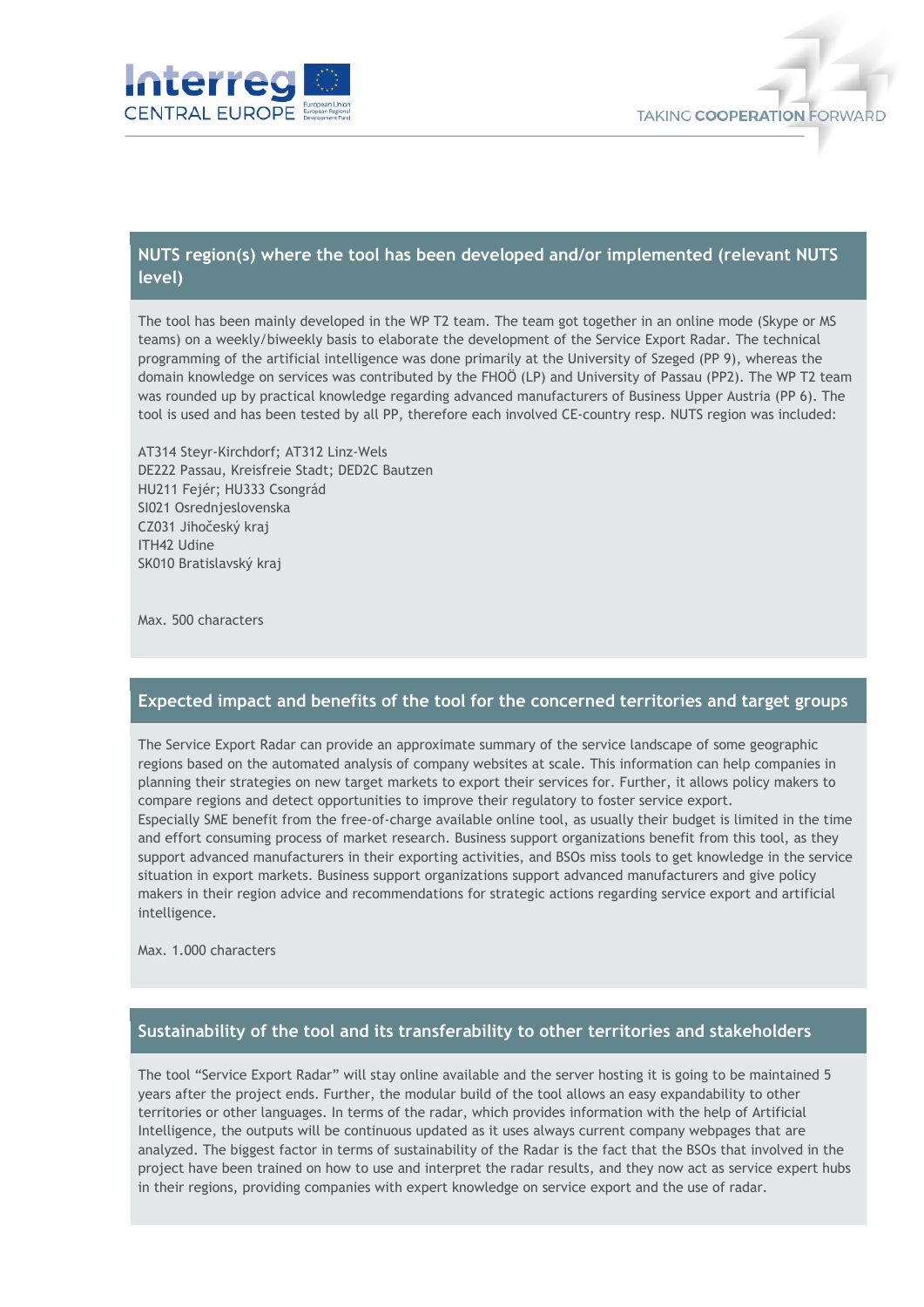

Max. 1000 characters

#### **Lessons learned from the development/implementation process of the tool and added value of transnational cooperation**

During the development of the tool, a variety of AI approaches has been experimented with and we have gained substantial experience regarding the benefits and downsides of each approach. Among the various techniques implemented, there were classical algorithms relying on vector space models (using both unigrams and higher ngrams), which had the benefit of being computationally less intense, but more prone to data sparsity issues. More current approaches utilizing distributed word representations, as well as deep learning techniques have also been experimented with. These latter approaches are more resource intensive, but they can offer an attenuation of data sparsity issues. In the end, we implemented a hybrid solution, which offers a trade-off between the computing need, hence the speed of the algorithm utilized, and its generalization capabilities. As an additional approach, we also experimented with computer vision approaches. The transnational cooperation was decisive as the cooperation united AI technical, scientific and practical knowledge.

Max. 1000 characters

### **References to relevant deliverables and web-links If applicable, pictures or images to be provided as annex**

- The tool "Service Export Radar" is directly linked to O.T2.2 Training of Annotation for the AI Programs, as the collected annotations form the basis for the AI development.
- The fine-grained details of the development of the annotation process can be reviewed in the deliverable D.T2.3.2 Factsheet of AI definition.
- A more detailed description of the techniques (Machine Learning models, Natural Language Processing algorithms,…) used, can be seen in the deliverable D.T2.3.1 AI Programming.
- Further, the tool is integrated in the Service Performance and Service Export Platform (O.T3.1) and the project webpage (D.C.1.1).
- The radar can be used under this link: [https://www.prosperamnet.eu/radar/?](https://www.prosperamnet.eu/radar/)

Max. 1.000 characters